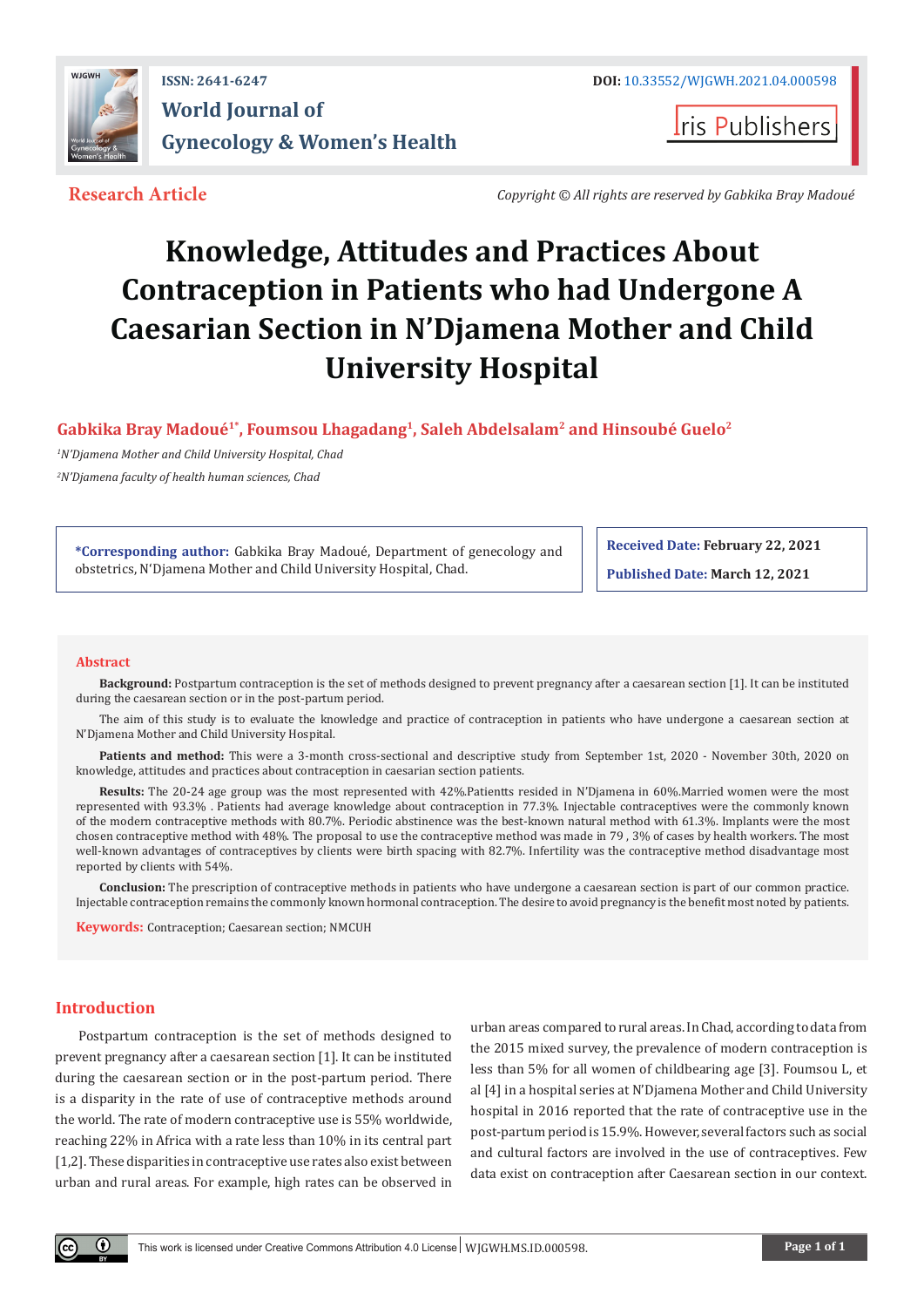The aim of this study is to evaluate the knowledge and practice of contraception in patients who have undergone a caesarean section at N'Djamena Mother and Child University Hospital.

## **Patients and Methods**

This was a three (3) month cross-sectional and descriptive study from September 1, 2020 - November 30, 2020 on knowledge, attitudes and practices about contraception in caesarian section patients.

Patients were interviewed. According to the answers given during the interview, the knowledge of the patients is classified as follows:

**Table 1:** Age distribution.

Average knowledge = knowledge of contraceptive methods or their effects.

Good knowledge = knowledge of contraceptive methods and their effects

The data was entered using Word and Excel 2014 software and analyzed using SPSS 18.0.

# **Results**

# **Age**

**Area of origin:** Patients resided in N'Djamena in 60% of cases (n=90) (Table 1).

| Age (year) | $\mathbf n$ | $\frac{0}{0}$ |
|------------|-------------|---------------|
| <20        | 18          | 12            |
| $20 - 24$  | 63          | 42/0          |
| $25 - 29$  | 32          | 21/3          |
| $30 - 34$  | 28          | 18.7          |
| $35 - 39$  |             | 4             |
| $\geq 40$  |             | ∍             |
| Total      | 150         | 100           |

The 20-24 age group was the most represented with 42%.

The average age was  $25.31 \pm 5.51$  years with extremes of 17 and 45 years.

**Marital status:** Married women were the most represented with 93.3% of the cases (n=140), among the remaining we noted: 3 living with a partner (2%), 6 divorced (4%) and one single (0.7%).

**Level of education:** Patients with primary education were most represented with 36.7% (n=55), followed by those with no schooling (28.7%, n=43) and secondary education (20.7%, n=31).

**Parity:** Parity was dominated by paucipares 44.7% (n=67). followed by multiparous (34%, n=51) and primiparous (21.3%, n=32).

**Table 2:** knowledge of modern methods of contraception.

# **General knowledge of the contraceptive method**

Patients had average knowledge about contraception in 77.3% followed by no knowledge (13.3%, n=20) (Table 2).

#### **Knowledge of natural methods**

Periodic abstinence was the best-known natural method with 61.3%, followed by exclusive breastfeeding (42%, n=63), complete abstinence (32.7%, n=40) and interrupted coitus (27.3%, n=26.6%) (Tables 3&4).

| <b>Modern methods of contraception</b> | n   | $\frac{0}{0}$ |
|----------------------------------------|-----|---------------|
| Pills                                  | 113 | 75.3          |
| Injectable                             | 121 | 80.7          |
| condom                                 | 113 | 75.3          |
| Implants                               | 76  | 50.7          |
| Intra uterine device                   | 41  | 27.3          |
| Tual ligature                          | 23  | 15            |

Injectable contraceptives were the commonly known of the modern contraceptive methods with 80.7%.

**Table 3:** Distribution of users according to the chosen method.

| <b>Chosen method</b> |                          | 70   |
|----------------------|--------------------------|------|
| <b>Pills</b>         | IJ                       | ο.   |
| Injection            | 58                       | 38.7 |
| Implant              | $\overline{\phantom{a}}$ | 48   |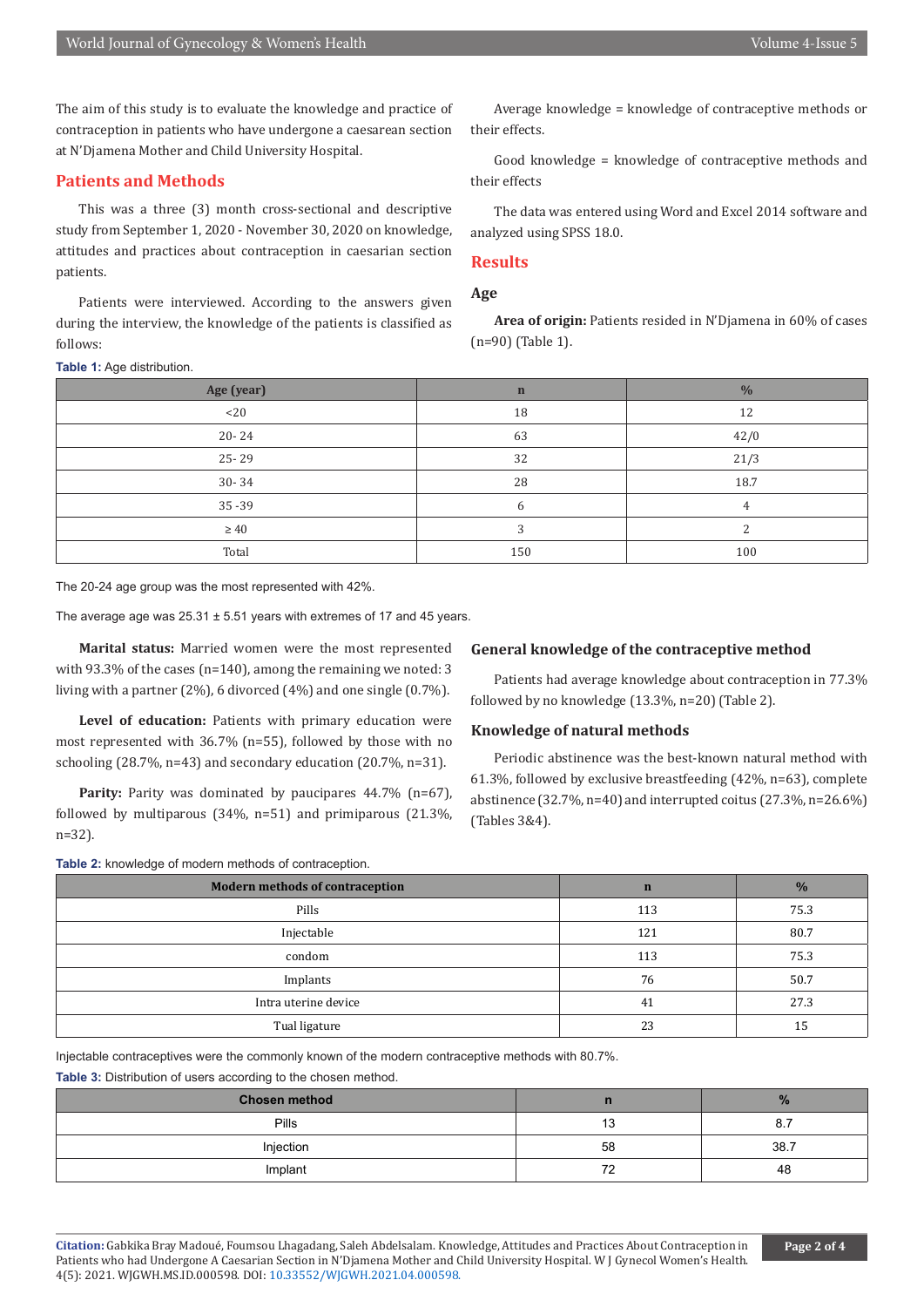| Intra uterine device |                                    |     |
|----------------------|------------------------------------|-----|
| Total                | $\overline{\phantom{a}}$<br>$\sim$ | טשו |

Implants were the most chosen contraceptive method with 48% of cases.

| <b>Table 4:</b> Proposal to use the contraceptive method. |     |               |  |
|-----------------------------------------------------------|-----|---------------|--|
| Proposal to use contraception                             | n   | $\frac{0}{0}$ |  |
| Partner                                                   |     | 5.3           |  |
| Patient herself                                           | 23  | 15.3          |  |
| Health worker                                             | 119 | 79.3          |  |
| Total                                                     | 150 | 100           |  |

The proposal to use the contraceptive method was made in 79 , 3% of cases by health workers.

#### **Advantages of the contraceptive method**

patients to limit maternity.

The most well-known advantages of contraceptives by clients were birth spacing with 82.7%. This was followed by avoiding unwanted pregnancies (66%, n=99) and avoiding STI/HIV (38%, n=57).

# **Disadvantages of contraceptive methods**

Infertility was the contraceptive method disadvantage most reported by clients with 54%.soot by weight gain (48.7%, n=73), and cycle disorder (48%, n=72).

# **Discussion**

According to Lansac [5], the need for contraception is high among sexually active young people. This assertion is corroborated in this series with an average age of contraceptive users of  $25.31\pm$ 5.51 years. The age group between 20 and 24 years old was the most represented with 42%. This result is close to that of Foumsou, et al [4] in N'Djamena in 2016 who reported an average age of 24.1 years and a high proportion of the 21-25 age group with 32.1%.

National data show a high rate of contraceptive use in urban areas compared to rural areas. We noted that 60% of clients resided in the city of N'Djamena against 40% outside N'Djamena (rural). This result is higher than that of Rahariniaina, et al. [6] in Ramainandro in Madagascar in 2015 who noted that 34% of clients lived in urban areas 34% versus 20% in rural areas.

Regarding marital status, married women represented 93% of the cases. The same observation was made by Foumsou, et al. [7] in N'Djamena Chad in 2015 who point out that 88.4% of patients were married. These results could be explained by cultural factors. Indeed, the occurrence of pregnancy outside marriage is not tolerated by many tribes in Chad. The occurrence of pregnancy outside of marriage is experienced as a disgraceful factor for families.

According to the literature [7,8], birth control becomes a requirement or an imperative if the number of children increases. This rhymes with a high proportion of multiparous women among clients requesting contraceptives. This series contrasts this observation with a higher proportion of paucipara. This could be explained by the haunting of iterative caesarean sections forcing

According to recent data, information on contraceptive methods is provided through the usual means of communication [9]. Patients' level of knowledge about different contraceptive methods may be related to their level of education and general culture. Thus, clients' knowledge of contraceptive methods may be scattered. We noted that patients with average knowledge of contraceptive methods accounted for 77.3%. This rate is lower than that reported by Byamungu, et al. [10] in Bukavu in DRC in 2015 and Leye, et al. [8] reported a good knowledge of contraceptive methods of 79.3% and 81% respectively. The rate obtained in this series is thought to be linked to the high proportion no schooled and primary level patients (65.4%). In fact, schooling is a means of increasing knowledge globally and general culture more specifically.

Injectable contraceptives were most commonly known by clients with 80.7% Foumsou, et al. [4] in a previous study found a similar rate with 81% of clients knowing about injectable contraceptives. The same is true for Rahariniaina, et al. [6] who found a rate of 77.8% of clients knowing about injectable contraceptives. The availability of the product in many health care settings, especially the easier mode of use and the long duration of action may explain these results.

In the absence of hormonal contraception, the natural method can be used to prevent pregnancy. There are many such methods and knowledge about them is often based on their effectiveness. We noted that 61.3% of clients knew about periodic abstinence. This result is higher than Foumsou, et al. [7] found that users knew about periodic abstinence as a contraceptive method in 59.4%.

In order to avoid pregnancy in clients with uterine scarring, a long-acting contraceptive method is needed. This will help to avoid the mistakes associated with forgetting to take the pill [4,7]. We reported that 48% of the clients had opted for the implant. This result is close to that of Gennai in Monpellier, France in 2012 [11] who reported an implant use rate of 51.9%.

In general, the antenatal and postnatal consultations are also devoted to educating patients to improve their condition by offering them contraception, which appears to be a safe method to avoid pregnancy [12], thus the staff can encourage a couple to